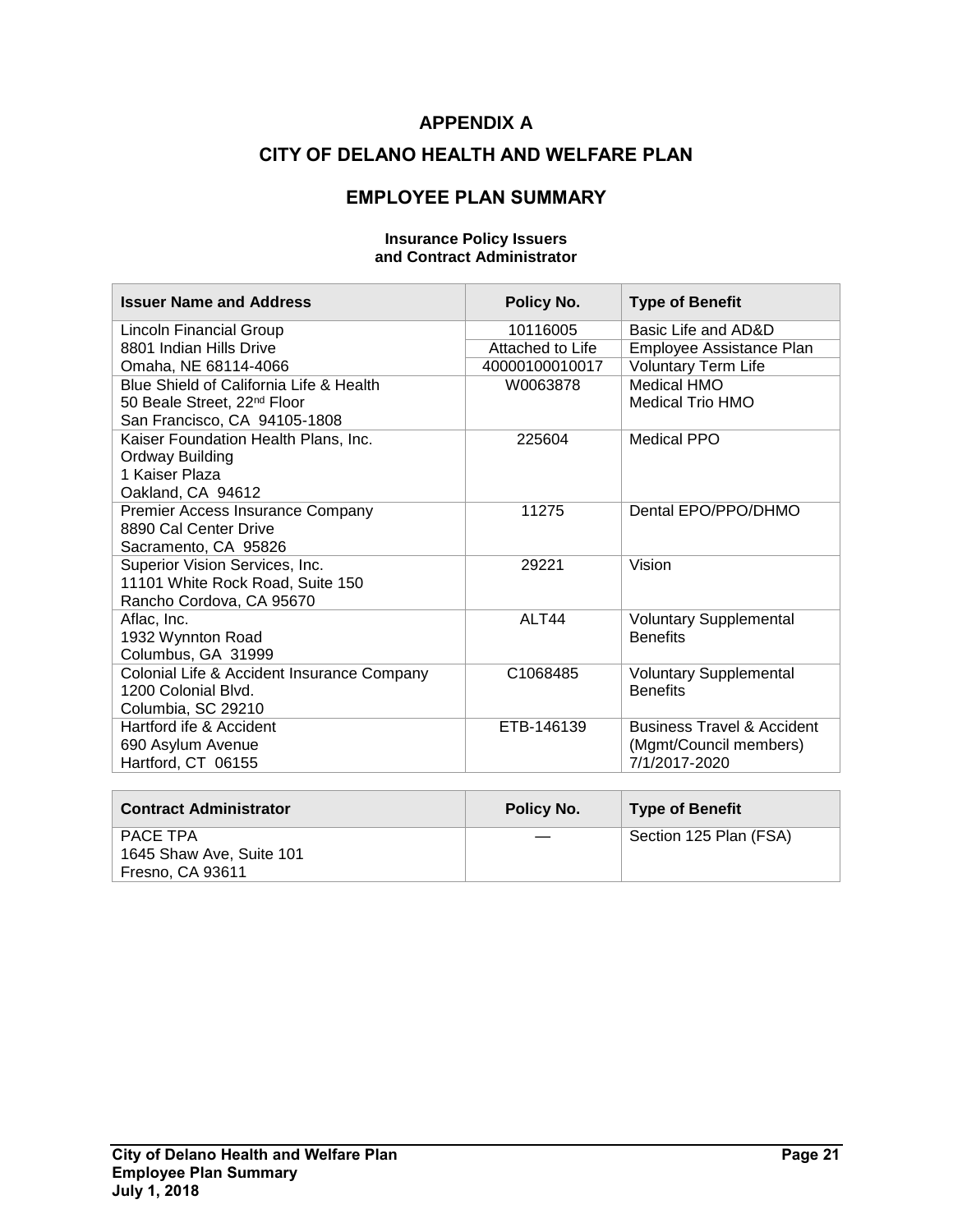# **APPENDIX B**

#### **Claims Appeals Contact Information**

| <b>Name</b>                                   | <b>Phone/FAX/Address</b><br>(Use Address and Phone Number on ID Card if different)                                                                       |                                                                                                                                                                                                                         |  |
|-----------------------------------------------|----------------------------------------------------------------------------------------------------------------------------------------------------------|-------------------------------------------------------------------------------------------------------------------------------------------------------------------------------------------------------------------------|--|
| Blue Shield of California Life & Health       | <b>Blue Shield</b><br><b>Attn: Member Services</b><br>P.O. Box 272540<br>Chico, CA 95927-2540<br>Phone: (800) 334-9849<br>Fax: (916) 350-8800            | <b>Grievances and Appeals:</b><br><b>Blue Shield</b><br>Attn: Appeals and<br>Grievances<br>P.O. Box 5588<br>El Dorado Hills, CA 95762-<br>0011<br>Phone: (888) 256-1915<br>Phone: (855) 829-3566<br>Fax: (916) 350-7585 |  |
| Kaiser Foundation Health Plans, Inc.          | Kaiser Foundation Health<br>Plan, Inc.<br>Attn: Claims Department<br>P.O. Box 12923<br>Oakland, CA 94604-2923<br>Phone: (800) 390-3510                   | <b>Grievances and Appeals:</b><br>Kaiser Permanente<br>Attn: Special Services Unit<br>P.O. Box 23280<br>Oakland, CA 94623<br>Phone: (800) 390-3510<br>Fax: (510) 625-6124                                               |  |
| <b>Lincoln Financial Group</b>                | <b>Lincoln Financial Group</b><br>Attn: Claims Dept.<br>8801 Indian Hills<br>Omaha, NE 68114-4066<br>Phone: (800) 423-2765                               |                                                                                                                                                                                                                         |  |
| Premier Access Insurance Company              | <b>Premier Access Dental</b><br><b>Attn: Member Services</b><br>P.O. 659010<br>Sacramento, CA 95865-9010<br>Phone: (888) 715-0760<br>Fax: (877) 648-7748 |                                                                                                                                                                                                                         |  |
| Superior Vision Services, Inc.                | Superior Vision Services, Inc.<br>Attn: Claims Department<br>P. O. Box 967<br>Rancho Cordova, CA 95741<br>Phone: (800) 923-6766<br>Fax: (916) 852-2277   |                                                                                                                                                                                                                         |  |
| Aflac, Inc.                                   | Aflac, Inc.<br>Attn: Claims/Appeals<br>1932 Wynnton Road<br>Columbus, GA 31999<br>Phone: (877) 992-3522<br>Fax: (877) 442-3522                           |                                                                                                                                                                                                                         |  |
| Colonial Life & Accident Insurance<br>Company | <b>Colonial Life</b><br>Attn: Claims Department<br>P. O Box 100195<br>Columbia, SC 29202-3195<br>Phone: (800) 325-4368<br>Fax: (800) 880-9325            |                                                                                                                                                                                                                         |  |
| <b>Hartford Life &amp; Accident</b>           | Hartford Life & Accident<br>690 Asylum Avenue<br>Hartford, CT 06155                                                                                      |                                                                                                                                                                                                                         |  |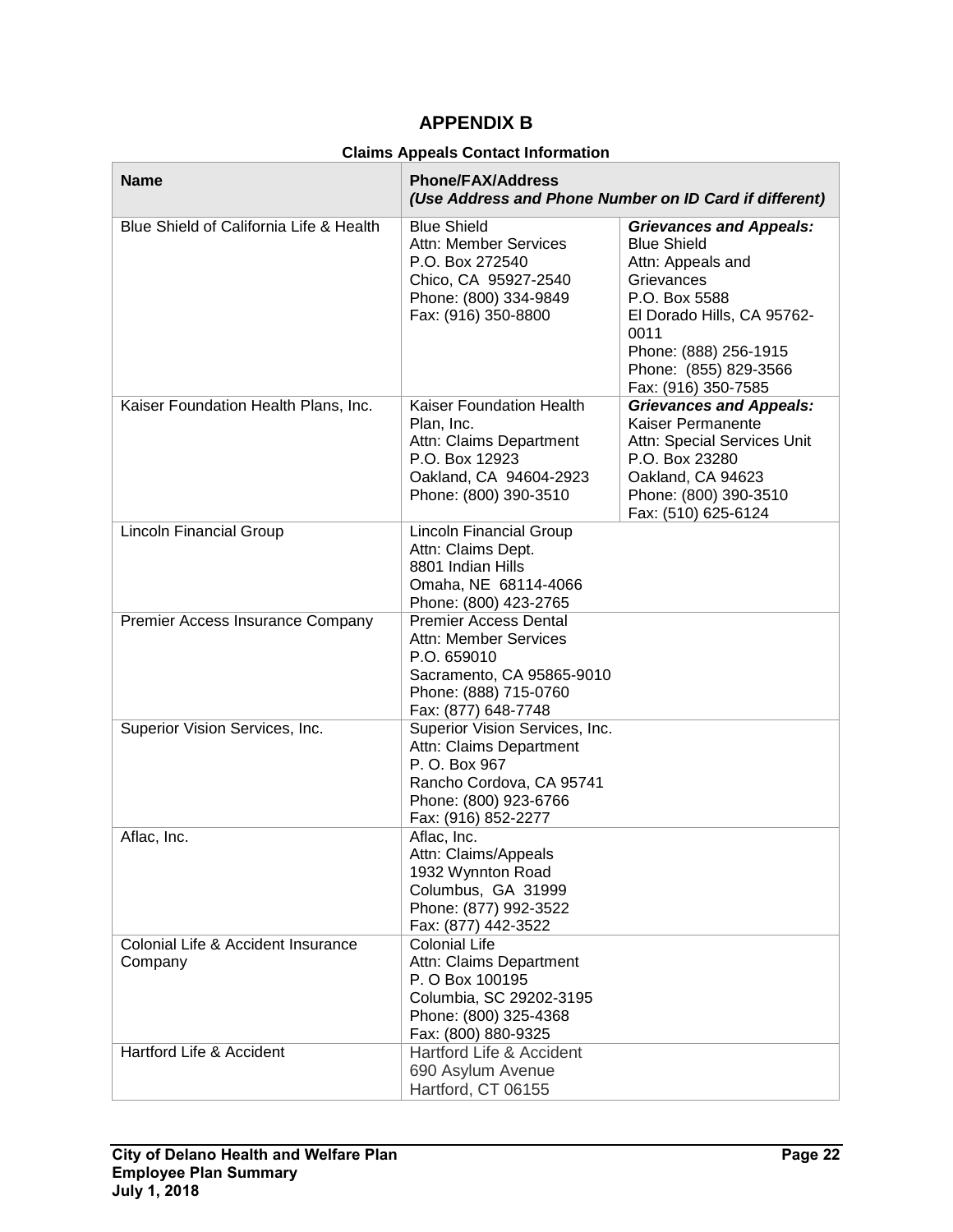| <b>Contract Administrator</b> | <b>Phone/FAX/Address</b> |
|-------------------------------|--------------------------|
| PACE TPA                      | PACE TPA                 |
| 1645 Shaw Ave, Suite 101      | Attn: Claims Processing  |
| Fresno, CA 93611              | 1645 Shaw Ave, Suite 101 |
|                               | Phone: (559) 458-8888    |
|                               | Fax: (559) 436-4679      |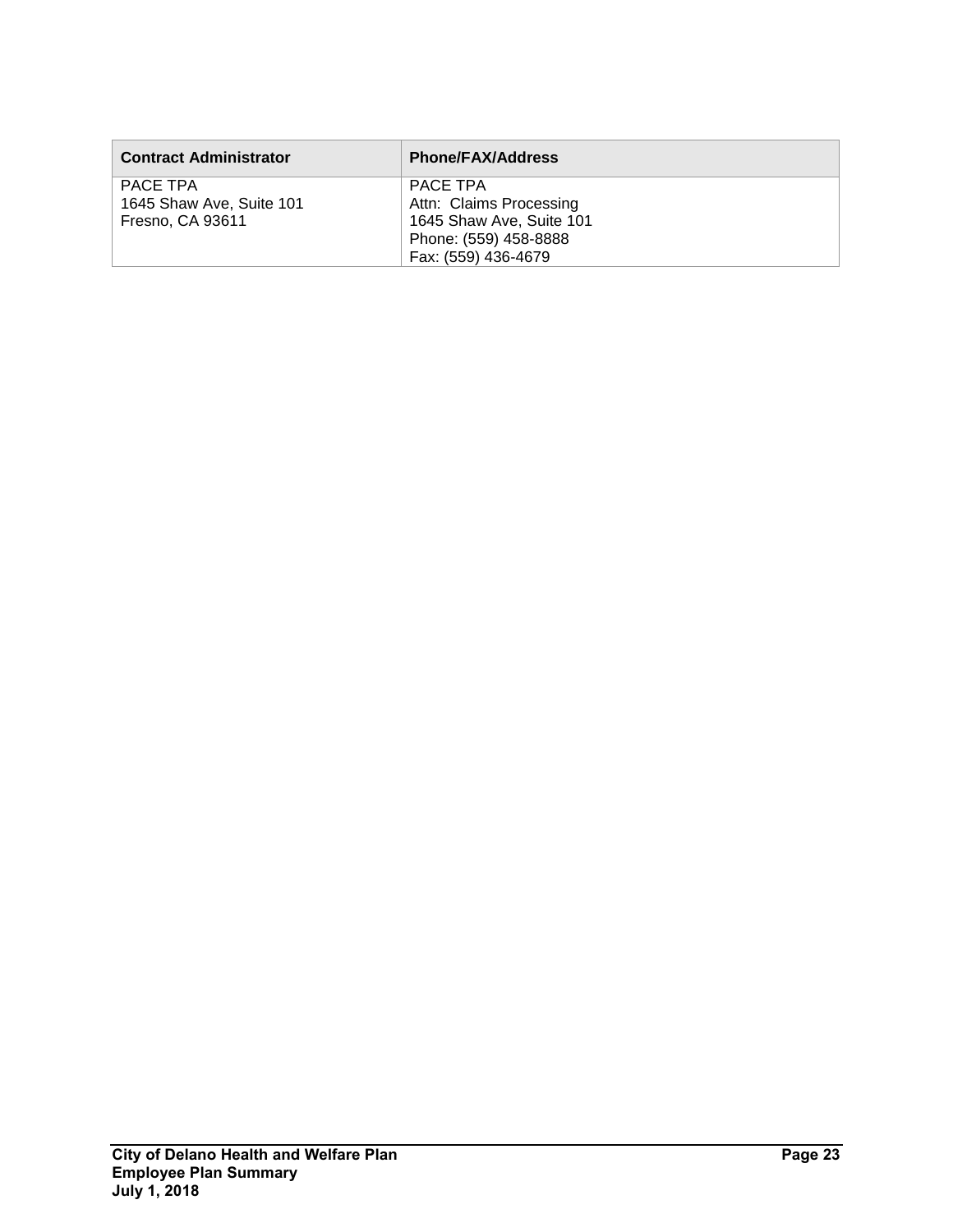# **APPENDIX C**

# **CITY OF DELANO HEALTH AND WELFARE PLAN**

# **EMPLOYEE PLAN SUMMARY**

### **Eligibility and Participation Requirements**

| <b>Employee</b><br><b>Class</b> | Line(s) of<br>Coverage | <b>Effective Date of Eligibility</b>                                                                                                                                                                                                                                                                                                                                                                                                                            | <b>Definition</b><br>of Full-time |
|---------------------------------|------------------------|-----------------------------------------------------------------------------------------------------------------------------------------------------------------------------------------------------------------------------------------------------------------------------------------------------------------------------------------------------------------------------------------------------------------------------------------------------------------|-----------------------------------|
| All                             | All                    | date of hire                                                                                                                                                                                                                                                                                                                                                                                                                                                    | 30<br>hours/week                  |
| Part Time                       | Medical                | Under PPACA, the measurement/look back period is 12<br>months. This is used to track permanent employees who<br>work less than 30 hours a week. If for more than 6 months<br>out of the 12 month period they work 30 hours or more and<br>are then identified as FTE, they will become benefit eligible<br>on the 13 <sup>th</sup> month and this will qualify them for 12 months of<br>coverage as long as they remain an active employee during<br>that time. |                                   |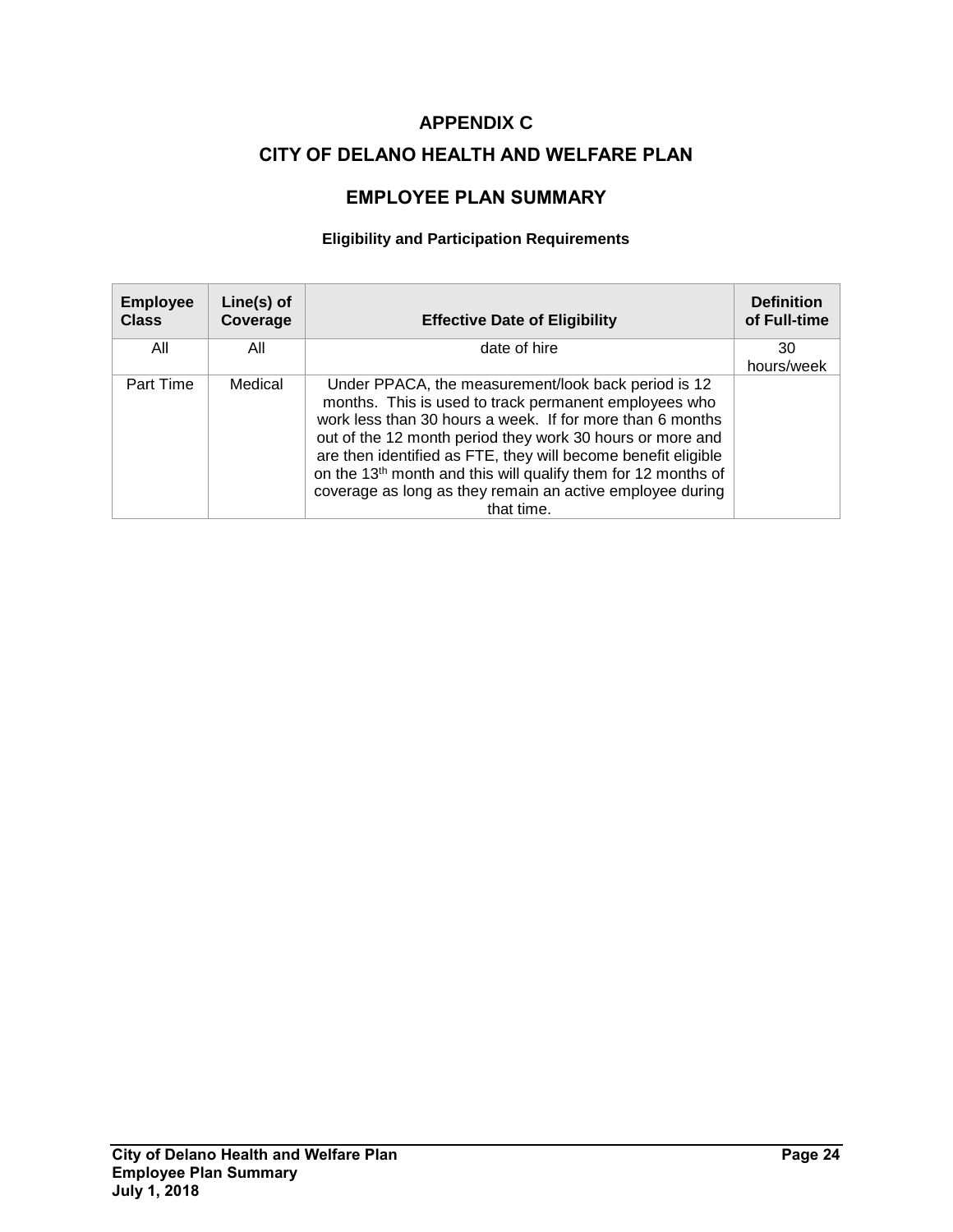### **APPENDIX D**

### **CITY OF DELANO HEALTH AND WELFARE PLAN**

### **EMPLOYEE PLAN SUMMARY**

#### **Medicaid and the Children's Health Insurance Program (CHIP)**

**Free or Low-Cost Health Coverage to Children and Families**. If you live in one of the following states, you may be eligible for assistance paying your employer health plan premiums. The following list of states is current as of July 31, 2012. You should contact your state Medicaid and/or CHIP office for further information on eligibility.

#### **ALABAMA –** Medicaid

Website: http://www.medicaid.alabama.gov Phone: 1-855-692-5447

### **ALASKA –** Medicaid

Website: http://health.hss.state.ak.us/dpa/programs/ medicaid/ Phone (Outside of Anchorage): 1-888-318-8890 Phone (Anchorage): 907-269-6529

#### **ARIZONA** – CHIP

Website: http://www.azahcccs.gov/applicants Phone (Outside Maricopa Cty): 1-877-764-5437 Phone (Maricopa Cty): 602-417-5437

#### **COLORADO** – Medicaid

Medicaid Website: http://www.colorado.gov/ Medicaid Phone (In state): 1-800-866-3513 Medicaid Phone (Out of state): 1-800-221-3943

#### **FLORIDA** – Medicaid Website: https://www.flmedicaidtplrecovery.com/ Phone: 1-877-357-3268

**GEORGIA** – Medicaid Website: http://dch.georgia.gov/ Click on Programs, then Medicaid, then Health Insurance Premium Payment (HIPP) Phone: 1-800-869-1150

# **IDAHO** – Medicaid and CHIP

Medicaid Website: www.accesstohealthinsurance.idaho.gov Medicaid Phone: 1-800-926-2588 CHIP Website: www.medicaid.idaho.gov CHIP Phone: 1-800-926-2588

#### **INDIANA** – Medicaid Website: http://www.in.gov/fssa Phone: 1-800-889-9949

**IOWA** – Medicaid Website: www.dhs.state.ia.us/hipp/ Phone: 1-888-346-9562

**KANSAS** – Medicaid Website: http://www.kdheks.gov/hcf/ Phone: 1-800-792-4884

**KENTUCKY** – Medicaid Website: http://chfs.ky.gov/dms/default.htm Phone: 1-800-635-2570

**LOUISIANA** – Medicaid Website: http://www.lahipp.dhh.louisiana.gov Phone: 1-888-695-2447

#### **MAINE –** Medicaid

Website: http://www.maine.gov/dhhs/ofi/publicassistance/index.html Phone: 1-800-977-6740 TTY 1-800-977-6741

**MASSACHUSETTS** – Medicaid and CHIP Website: http://www.mass.gov/MassHealth Phone: 1-800-462-1120

#### **MINNESOTA** – Medicaid Website: http://www.dhs.state.mn.us/ Click on Health Care, then Medical Assistance Phone: 1-800-657-3629

#### **MISSOURI** – Medicaid Website:

http://www.dss.mo.gov/mhd/participants/pages/ hipp.htm Phone: 573-751-2005

#### **MONTANA** – Medicaid

Website: http://medicaidprovider.hhs.mt.gov/clientpages/ clientindex.shtml Phone: 1-800-694-3084

#### **NEBRASKA** – Medicaid Website: www.ACCESSNebraska.ne.gov Phone: 1-800-383-4278

**NEVADA** – Medicaid Medicaid Website: http://dwss.nv.gov/ Medicaid Phone: 1-800-992-0900